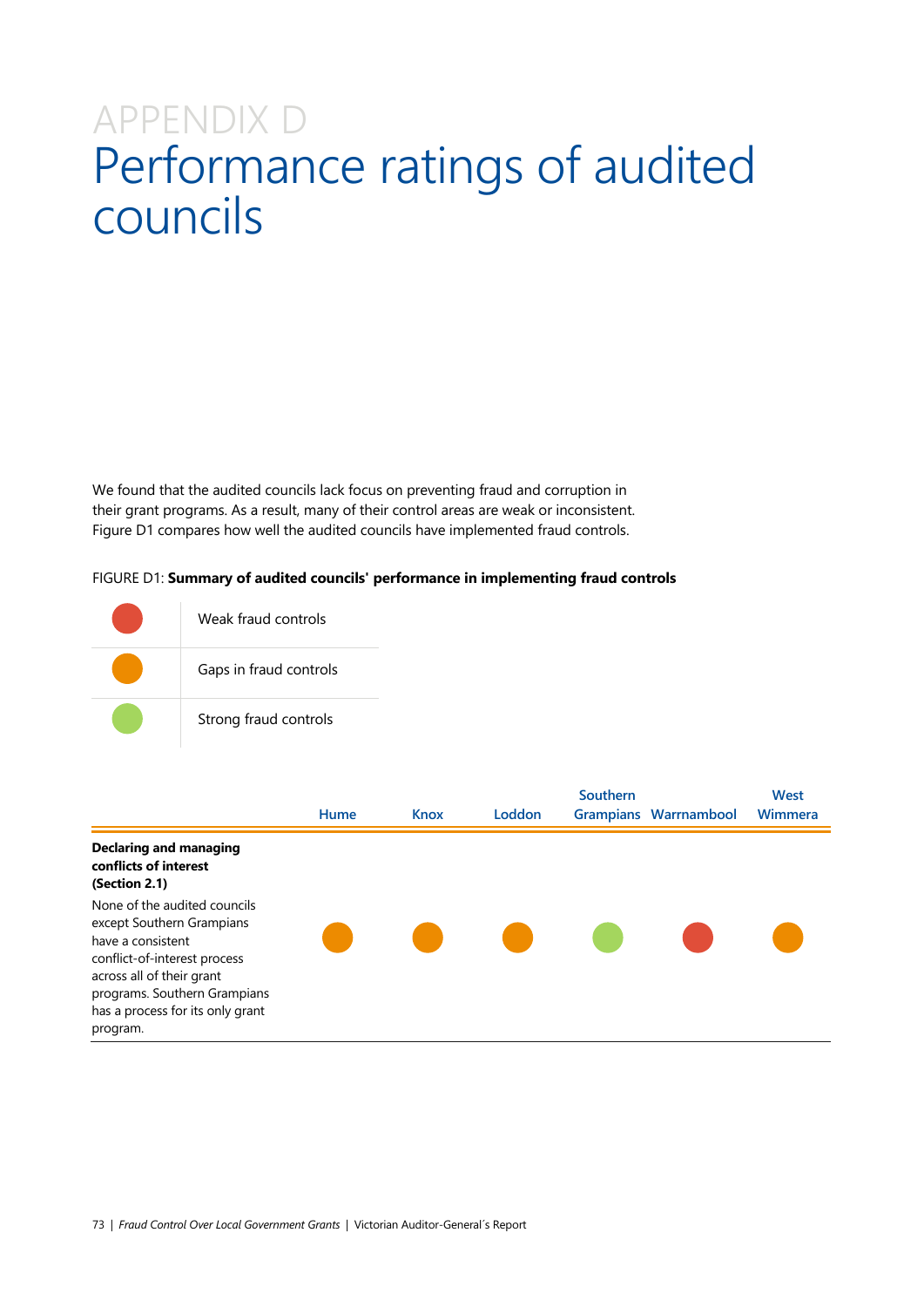|                                                                                                                                                                                                                                                                         |      |             |        | Southern |                              | <b>West</b> |
|-------------------------------------------------------------------------------------------------------------------------------------------------------------------------------------------------------------------------------------------------------------------------|------|-------------|--------|----------|------------------------------|-------------|
|                                                                                                                                                                                                                                                                         | Hume | <b>Knox</b> | Loddon |          | <b>Grampians Warrnambool</b> | Wimmera     |
| <b>Documenting practice</b><br>through policies                                                                                                                                                                                                                         |      |             |        |          |                              |             |
| (Section 2.4)                                                                                                                                                                                                                                                           |      |             |        |          |                              |             |
| Only West Wimmera has an<br>overarching grant policy. Hume,<br>Knox and Loddon have<br>developed draft policies. In<br>addition, councils' policies for<br>individual grant programs do<br>not address fraud risks, such as<br>conflicts of interest.                   |      |             |        |          |                              |             |
| <b>Training staff and councillors</b>                                                                                                                                                                                                                                   |      |             |        |          |                              |             |
| (Section 2.4)                                                                                                                                                                                                                                                           |      |             |        |          |                              |             |
| None of the audited councils<br>have ensured that staff and<br>councillors who administer<br>grants have completed fraud<br>training. Councils can also<br>improve the content of their<br>training by including fraud risks<br>that are specific to grant<br>programs. |      |             |        |          |                              |             |
| <b>Applying fair and reasonable</b><br>eligibility criteria                                                                                                                                                                                                             |      |             |        |          |                              |             |
| (Section 2.2)                                                                                                                                                                                                                                                           |      |             |        |          |                              |             |
| Loddon and West Wimmera<br>both have grant programs<br>without eligibility criteria.                                                                                                                                                                                    |      |             |        |          |                              |             |
| <b>Assessing and approving</b><br>applications                                                                                                                                                                                                                          |      |             |        |          |                              |             |
| (Section 2.2)                                                                                                                                                                                                                                                           |      |             |        |          |                              |             |
| None of the councils<br>consistently follow all elements<br>of better practice by:                                                                                                                                                                                      |      |             |        |          |                              |             |
| asking assessors to declare<br>٠<br>conflicts of interest                                                                                                                                                                                                               |      |             |        |          |                              |             |
| using more than<br>$\bullet$<br>one assessor                                                                                                                                                                                                                            |      |             |        |          |                              |             |
| documenting decisions<br>$\bullet$                                                                                                                                                                                                                                      |      |             |        |          |                              |             |
| following the assessment<br>$\bullet$<br>panel's decisions.                                                                                                                                                                                                             |      |             |        |          |                              |             |